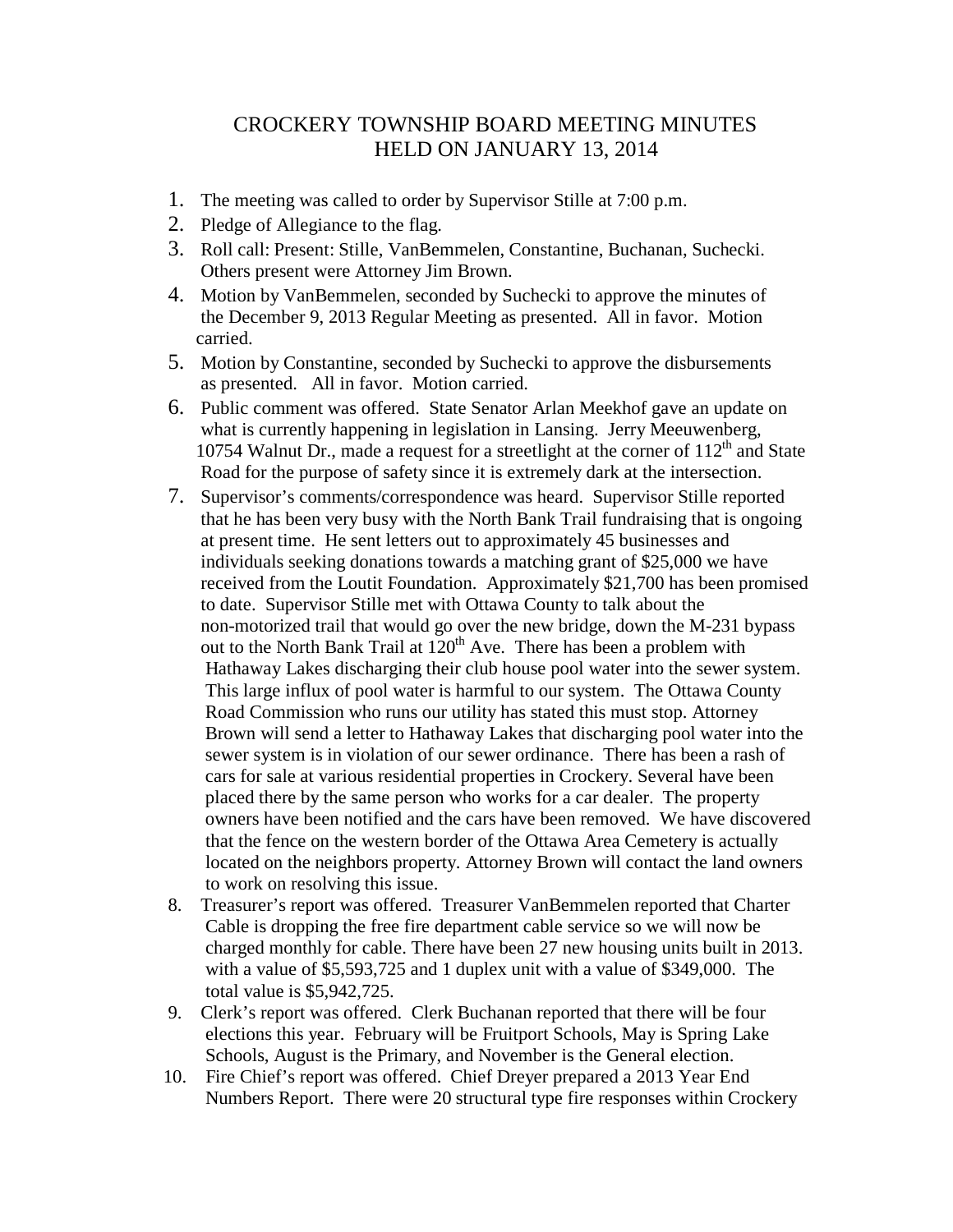Township, 155 medical emergencies, and 35 motor vehicle accidents. In 2013 there was significant flooding in the township and fire personnel aided residents with property conservation and flood relief. The call volume in 2013 had an 8% increase over 2012.

- 11. Committee Chair's reports were offered. None heard.
- 12. Discussion was held regarding a possible millage request for the fire department operations.
- 13. Motion by VanBemmelen, seconded by Buchanan to place a millage renewal request for 1.5 mils for 15 years in one proposition for fire operations, equipment, apparatus, building, and fire protection vehicles on the August ballot. Roll call: Suchecki, Buchanan, Stille, Constantine, VanBemmelen – Yes. Motion carried.
- 14. Discussion was held with members of a group seeking library services for Crockery residents. Angela Hyde, 15370 Patchin Dr. discussed the offer from the Spring Lake District Library Board. The Library Board sent a letter to the township stating that they are agreeable to a contract for full library services for a .5 millage plus penal fines and state aid along with the penal fines being held in escrow which are approximately \$86,750. This would be a five year contract. Board members and members of the library group would like a longer contract. The library group is asking that this millage request would be placed on the August ballot.
- 15. Motion by VanBemmelen, seconded by Suchecki to authorize Supervisor Stille to meet with representatives of the Spring Lake District Library Board to continue negotiations with them on possible library services for Crockery residents.
- 16. Motion by Constantine and seconded by VanBemmelen to construct a fence along Dickenson on Meekhof's property out to  $120<sup>th</sup>$  Ave. for the North Bank Trail. The new fence will match with the existing fence. All in favor. Motion carried.
- 17. Discussion was held regarding the Hathaway Lakes pool water discharge into the sewer system. Attorney Jim Brown was requested to send a letter to Hathaway Lakes telling them to stop discharging water into the sewer system.
- 18. Motion by Constantine, seconded by VanBemmelen to approve Supervisor Stille to submit grant applications to MNRTF and MDOT for North Bank trail construction. Grants should not include more than a 10% matching grant from Crockery Township. All in favor. Motion carried.
- 19. Discussion was held on property negotiations with Don Jablonski, Bill Hatfield and Jim Garzelloni for the North Bank Trail.
- 20. Motion by Constantine seconded by Buchanan to approve the contract with the State of Michigan for the 2013-2014 financial audit and authorize the Treasurer to sign the contract. All in favor. Motion carried.
- 21. Motion by Vanbemmelen, seconded by Suchecki to authorize the distribution of the Master Plan to the surrounding communities. All in favor. Motion carried.
- 22. Motion by Constantine, seconded by VanBemmelen to accept the 2014 Township Goals with additions. All in favor. Motion carried.